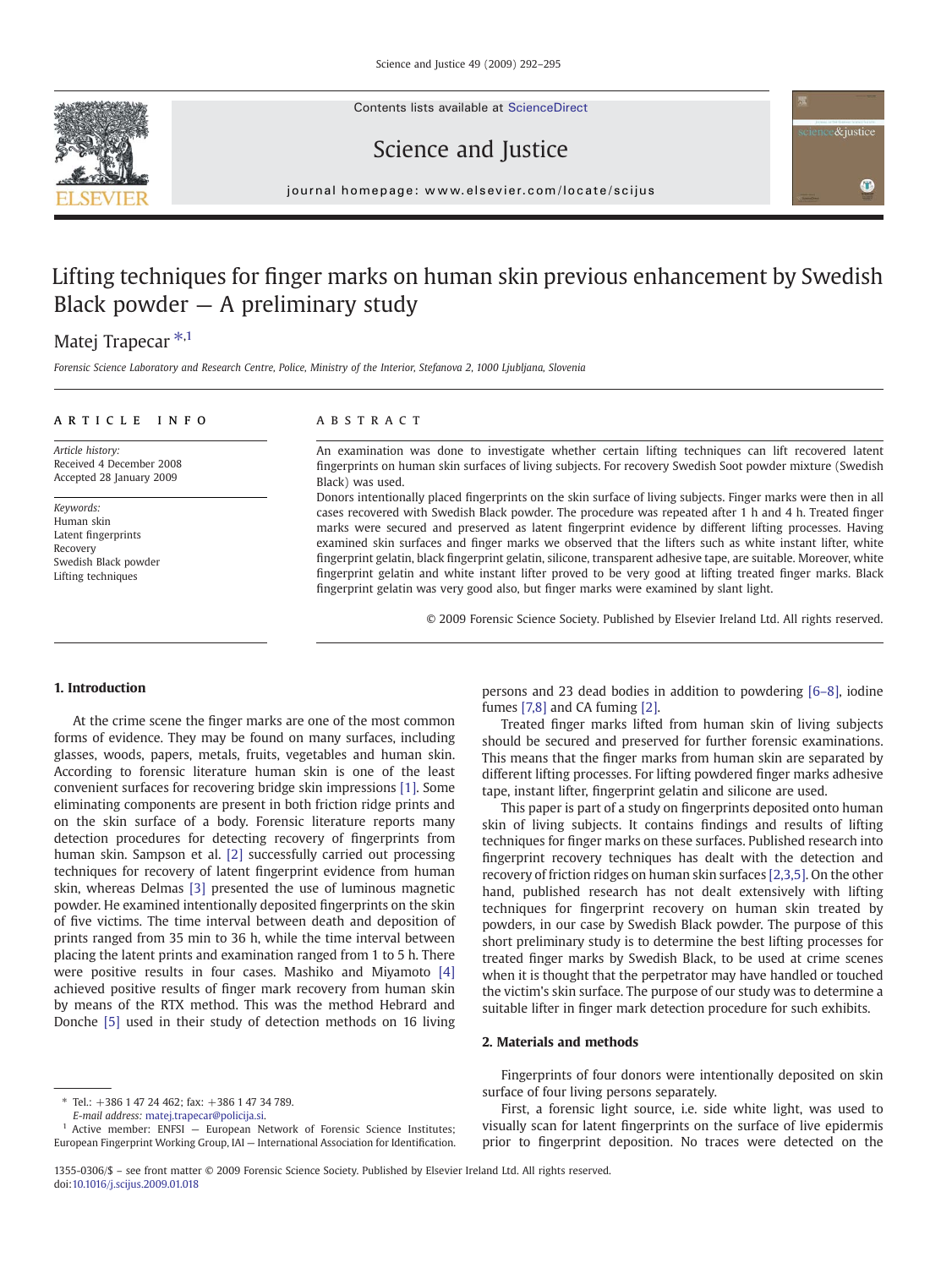<span id="page-1-0"></span>

The quality of recovered finger marks on the human skin secured with different lifting techniques.

| Lifting technique         | Time           | Sample (number) | Finger mark graded: $++$ % | Finger mark graded: $+$ % | Finger mark graded: $-$ % |
|---------------------------|----------------|-----------------|----------------------------|---------------------------|---------------------------|
| Whiteinstant lifter       | Atonce         | 18              |                            | 39                        | 50                        |
| White instant lifter      | 1 <sub>h</sub> | 15              |                            | 20                        | 73                        |
| White instant lifter      | 4 <sub>h</sub> | 15              | 13                         | 27                        | 60                        |
| White fingerprint gelatin | At once        | 20              | 35                         | 40                        | 25                        |
| White fingerprint gelatin | 1 <sub>h</sub> | 12              | 17                         | 42                        | 41                        |
| White fingerprint gelatin | 4 <sub>h</sub> | 12              |                            | 34                        | 58                        |
| Black fingerprint gelatin | At once        | 12              | 40                         | 43                        | 17                        |
| Black fingerprint gelatin | 1 <sub>h</sub> |                 |                            |                           |                           |
| Black fingerprint gelatin | 4 <sub>h</sub> |                 |                            |                           |                           |
| Silicone                  | At once        | 18              | 54                         | 40                        |                           |
| Silicone                  | 1 h            | 16              | 31                         | 44                        | 25                        |
| Silicone                  | 4 <sub>h</sub> | 14              | 35                         | 43                        | 22                        |
| Transparent adhesive tape | At once        | 11              | 18                         | 37                        | 45                        |
| Transparent adhesive tape | 1 <sub>h</sub> | 10              | 10                         | 30                        | 60                        |
| Transparent adhesive tape | 4 h            | 10              | 20                         | 20                        | 60                        |

examination site. Second, the site was labelled with a number. Then four participants (donors) two male, two female (all 35–40) deposited their fingerprints on the wrist area of the living subjects, i.e. areas most likely to exhibit perpetrator-victim fingerprint contact during the commission of a crime (for instance, wrists are exposed when the victim is dragged). Hands of participants were washed prior to finger mark deposition. Finger mark depositions were carried out in a forensic laboratory where the conditions were under control, with room temperature ranging between 22 °C and 26 °C and relative humidity at roughly 60%. During the deposition of finger marks contact time was between 3 s and 5 s. Finger marks were recovered immediately after the impression had been deposited and then 1 and 4 h post deposition. Each set of conditions was repeated in duplicate and examined with enhancement technique Swedish Black. All lifting techniques used were stored in the laboratory and they are described below.

In the majority of cases the four individuals deposited between three and five sample finger marks on human skin surfaces. There were about 79 samples available for Swedish Black. The total number of all samples for all procedures carried out at different times was 183. Results were recorded by a Canon EOS 5D camera, with resolution 4368x2912.

## 3. Enhancement methods

### 3.1. Visual examination

Visual examination was used prior to other methods. The latent prints were examined using white light.

## 3.2. Powder/brush

Swedish Black powder (100/250 ml) was used for detection as a physical method. Powder was applied to the examined area with a round fingerprint brush.

## 3.3. Lifting method

Five different lifting techniques were used to lift secured and preserved treated finger marks from skin surfaces as latent fingerprint evidence — white instant lifter, white fingerprint gelatin, black fingerprint gelatin, silicone, and transparent adhesive tape.

White instant lifter consists of a transparent adhesive film with a protective cover adhered to a white backing. The protective cover is die-cut and it is easy to remove. A white backing sheet is attached to the adhesive film. On the front of the lifter the text "viewing side" is

visible. At the bottom of the backing sheet there is a paper strip on which notes like date and case number can be written.

The white or black fingerprint gelatin is composed of a thick, nonaggressive and low-adhesive gelatin layer which makes it possible to lift finger marks, a carrier of linen rubber and a transparent polyester film used for protection. The white linen rubber backing is suitable for writing notes like date, case number, place of crime, etc.

The silicone rubber casting material called Silmark was used. For the curing of the silicone rubber a paste hardener was added. The paste hardener was conveniently measured and mixed with silicone.

In this study the transparent adhesive tape was also used. The width of the tape was 4 cm.

All solvents, chemicals and lifters were purchased from the BVDA company (Bureau voor Dactyloscopische Artikelen) [\[9\]](#page-3-0).

## 4. Results and discussion

Best results as regards the enhancement of the treated finger marks on human skin were achieved using silicone and white fingerprint gelatin. In both cases friction ridges were almost invariably easily identified and characterised regardless of the surface. Less convincing results were obtained using transparent adhesive tape and white instant lifter on these surfaces. These results are illustrated in Tables 1 and 2.

Each recovered and secured (lifted) finger mark was graded as follows:

- recovered finger marks where the entire profile of the friction ridge can be observed on transfer  $(++)$
- recovered finger marks where a partial profile of the friction ridge can be observed on transfer  $(+)$
- no observed marks on transfer (−).

4.1. Results of the experiment by shares of usable finger marks with regard to lifting techniques

## 4.1.1. Immediate lifting and transfer of finger marks

By means of Swedish Black, donors lifted 79 samples of finger marks usable for further examination  $(++)$  or  $+)$ . Of these 18 were

Table 2

Overall average value performance rating for different lifting technique.

| Lifting technique         | Overall average value performance rating |
|---------------------------|------------------------------------------|
| White instant lifter      | 1.49                                     |
| White fingerprint gelatin | 1.78                                     |
| Silicone                  | 2.23                                     |
| Transparent adhesive tape | 1.60                                     |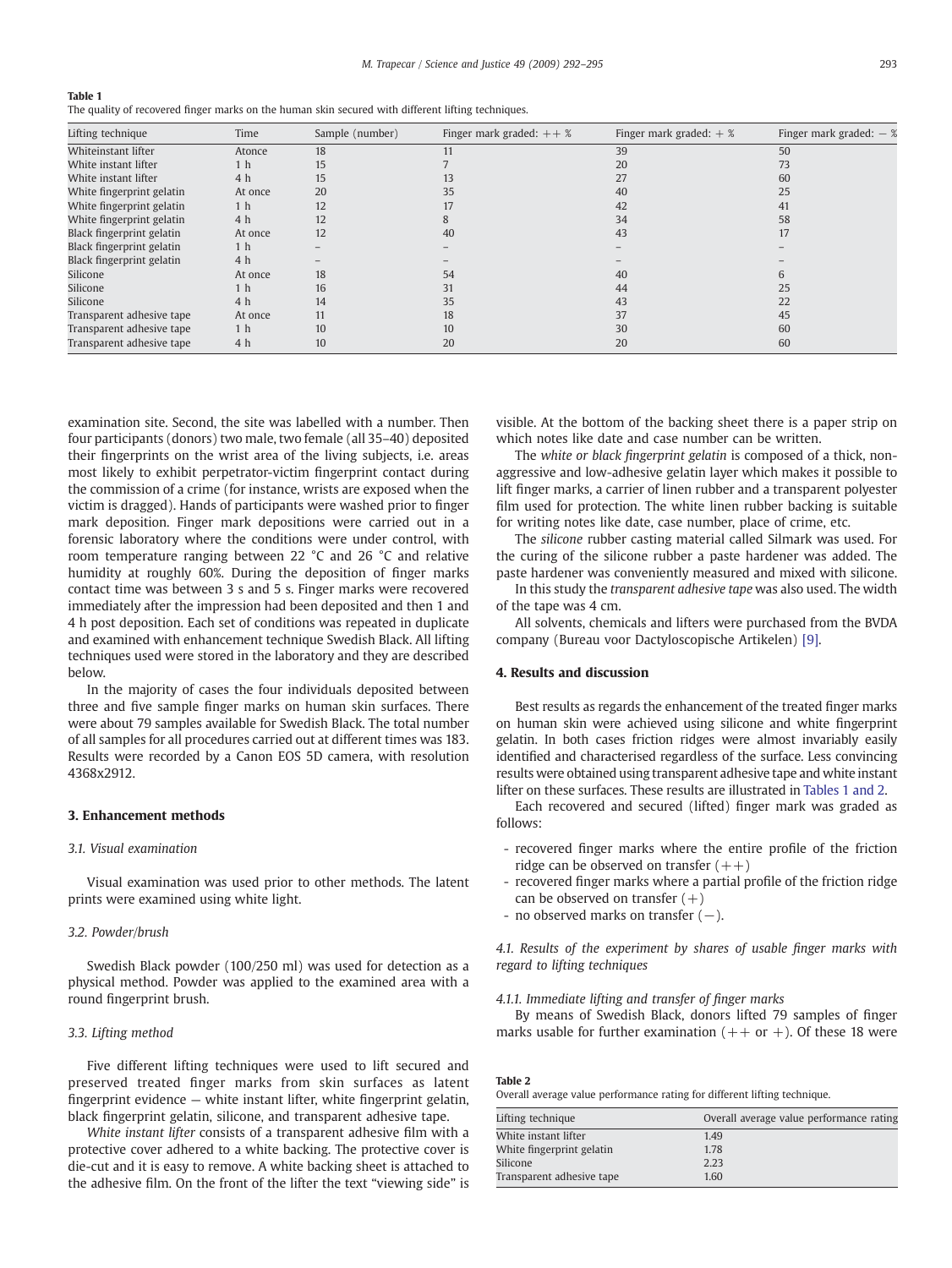<span id="page-2-0"></span>

Fig. 1. Finger mark lifted by black fingerprint gelatin.

secured with white instant lifter and 50% were usable for further examination. With the white fingerprint gelatin techniques 20 marks were secured, and 75% were usable for further examination. Only 17% of marks were not usable for further examination with black fingerprint gelatin, but 83% of marks were examined by means of slanted light. Due to a need for additional optical method, we stopped using this securing technique in further examinations. By using Silicone 18 marks were transferred and only 6 were unfit for further use. As the last transfer transparent adhesive tape was used for 11 lifted prints. The results show that 55% were usable. The most suitable transfers were proved to be silicone, white fingerprint gelatin and black fingerprint gelatin, the latter assisted by light.

## 4.1.2. Lifting and transfer of finger marks after 1 h

Donors secured 53 samples of usable finger marks for further examination  $(++)$  or  $+)$ . Of these 15 were secured with white instant lifter and 50% were unfit to be used for further examination. With the white fingerprint gelatin techniques 12 marks were secured, and 59% were usable for further examination. By using Silicone 16 marks were transferred and 75% were usable. Transparent adhesive tape was used for 10 lifted prints. The results show that 40% were usable. The most suitable transfers were proved to be Silicone with only 25% marks unfit for further use, and white fingerprint gelatin with 7 usable marks.

## 4.1.3. Lifting and transfer of finger marks after 4 h

Donors secured 51 samples of usable finger marks for further examination  $(++)$  or  $+)$ . Of these 15 were secured with white instant



Fig. 3. Finger mark lifted by silicone.

lifter and 60% were unfit to be used for further examination. With the white fingerprint gelatin techniques 12 marks were secured, and 42% were usable for further examination. By using Silicone 14 marks were transferred and 22% were unfit to be used for further examination. Transparent adhesive tape was used for 10 lifted prints. The results show that 40% were usable. The most suitable transfers were again proved to be Silicone with only 22% marks unfit for further use, and white fingerprint gelatin with 57% results unfit for further examination.

## 4.2. Results of the experiment by using the method of average value

A comparison of lifter types used to transfer lifted finger marks was made. The method of average value [\[10\]](#page-3-0) was used in processing data.

The finger marks was multiplied by an adequate factor (frequency). Each lifted finger mark was graded as follows: recovered finger marks where the entire profile of the friction ridge can be observed on transfer  $(++)$  with number 3, recovered finger marks where a partial profile of the friction ridge can be observed on transfer (+) with number 2 and no observed marks on transfer (−) with number 1. The result thus obtained was added and divided by the sum of lifted marks per person in each method. Results are described in [Table 2.](#page-1-0)

Average value (mean) is the most important statistic parameter. Different values of the statistical symbol are marked as  $x_1, x_2, x_3, ..., x_n$ , their frequencies as  $f_1$ ,  $f_2$ ,  $f_3$ , ...,  $f_n$  and number of samples N.



Fig. 2. Finger mark lifted by white instant lifter.



Fig. 4. Finger mark lifted by white fingerprint gelatin after 1 h.